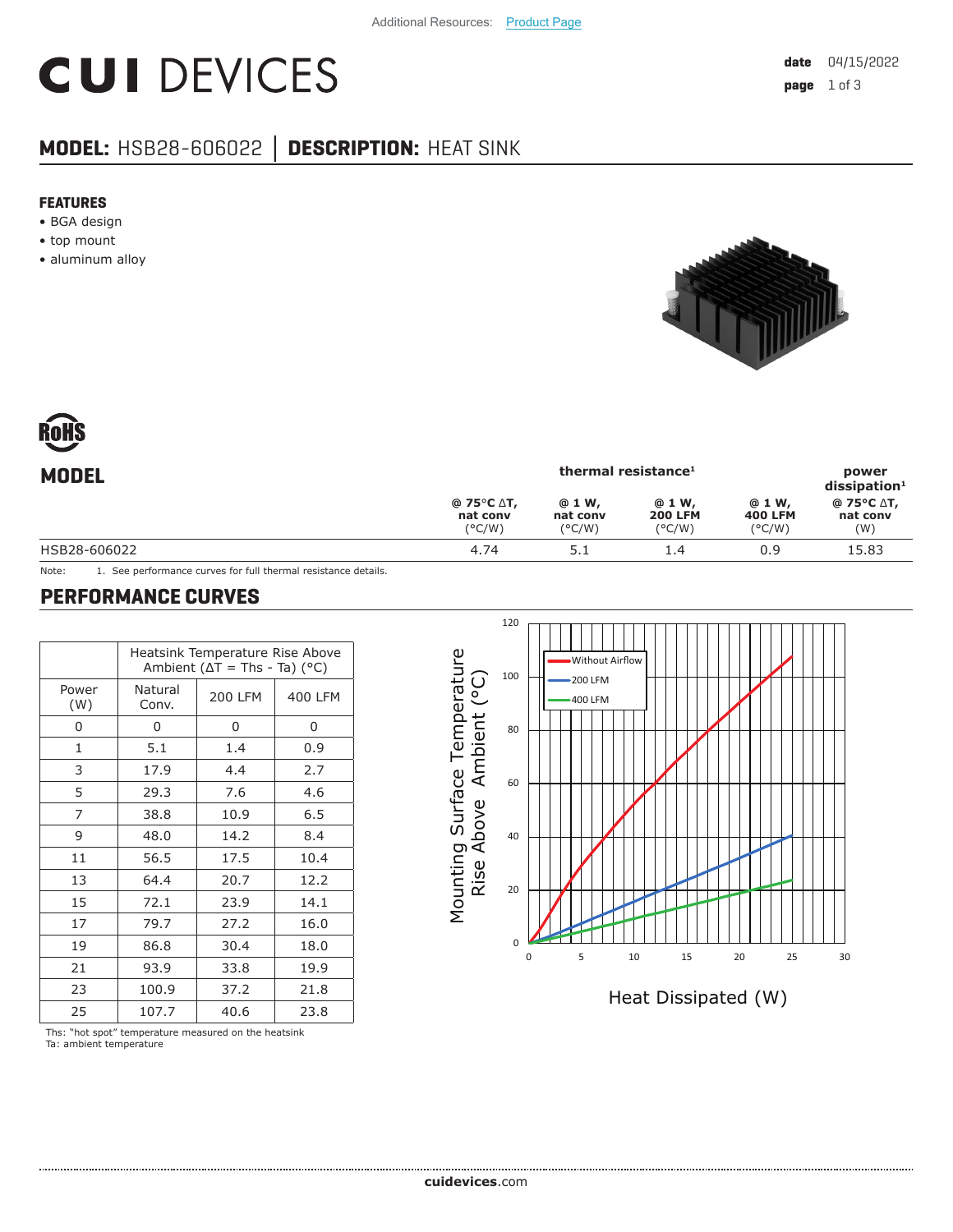#### **MECHANICAL DRAWING**

units: mm tolerance:  $\pm 0.5$  mm

| MATFRIAI      | AL 6063-T5                  |
|---------------|-----------------------------|
| <b>FINISH</b> | black anodized              |
| PUSH PIN      | PA66                        |
| SPRING        | spring steel, nickel plated |
| WEIGHT        | 106.5 <sub>q</sub>          |